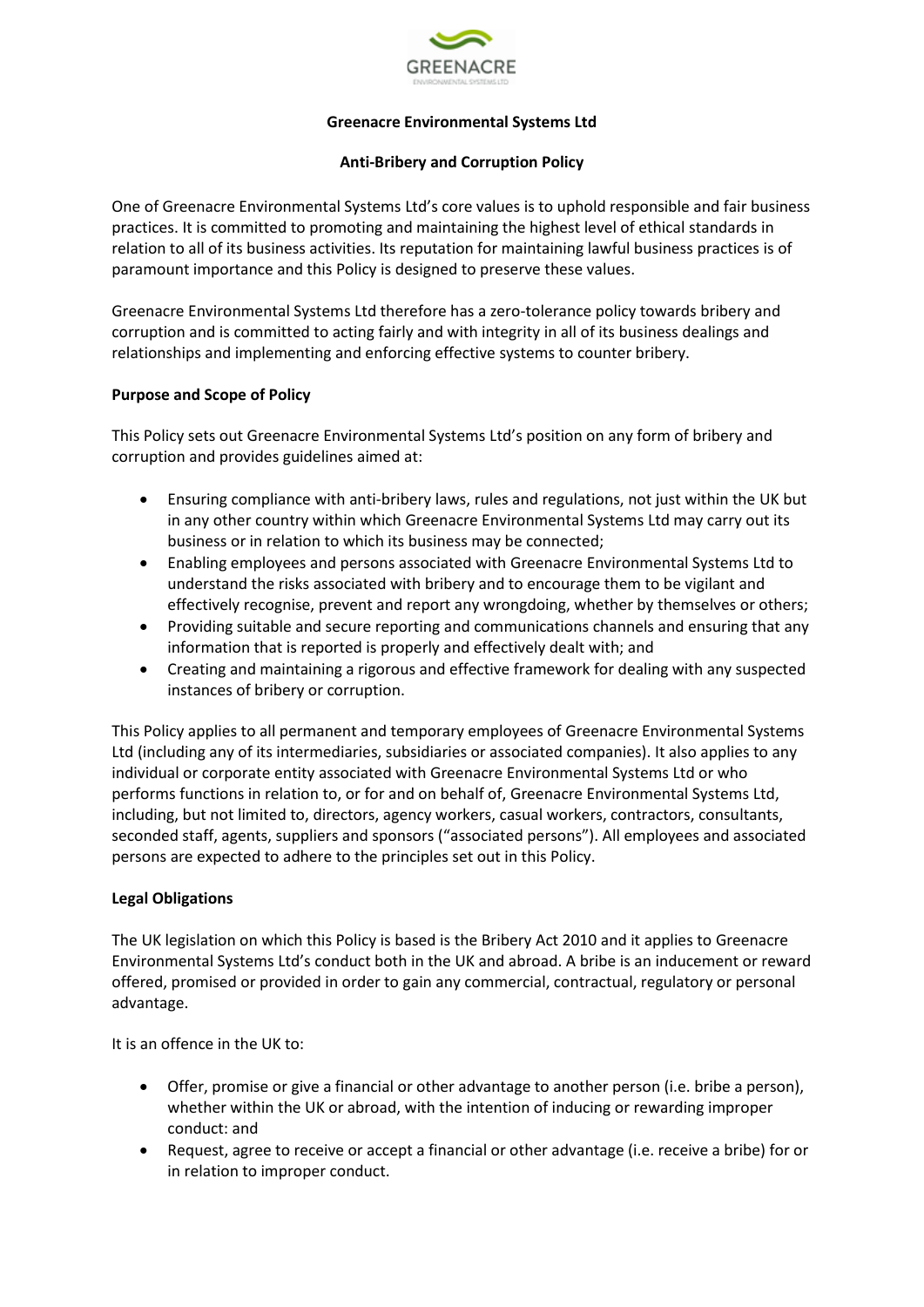

You can be held personally liable for any such offence.

It is also an offence in the UK for an employee or an associated person to bribe another person in the course of doing business intending either to obtain or retain business, or to obtain or retain an advantage in the conduct of business, for Greenacre Environmental Systems Ltd. Greenacre Environmental Systems Ltd can be liable for this offence where it has failed to prevent such bribery by associated persons. As well as an unlimited fine, it could suffer substantial reputational damage.

### **Policy Statement**

All employees and associated persons are required to:

- Comply with any anti-bribery and anti-corruption legislation that applies in any jurisdiction in any part of the world in which they might be expected to conduct business;
- Act honestly, responsibly and with integrity; and
- Safeguard and uphold Greenacre Environmental Systems Ltd's core values by operating in an ethical, professional and lawful manner at all times.

Bribery of any kind is strictly prohibited. Under no circumstances should any provision be made, money set aside, or accounts created for the purposes of facilitating the payment or receipt of a bribe.

Greenacre Environmental Systems Ltd recognises that industry practices may vary from country to country or from culture to culture. What is considered unacceptable in one place may be normal or usual practice in another. Nevertheless, a strict adherence to the guidelines set out in this Policy is expected of all employees and associated persons at all times. If in doubt as to what might amount to bribery or what might constitute a breach of this Policy, refer the matter to your line manager.

For Greenacre Environmental Systems Ltd's rules and procedures in relation to the receipt of business gifts from third parties and corporate hospitality offered to or received from third parties, please refer to Greenacre Environmental Systems Ltd's Gifts from Clients/Suppliers Policy and its Corporate Hospitality Policy. They form part of Greenacre Environmental Systems K Ltd's zero tolerance policy towards bribery and they should be read in conjunction with this Policy.

The giving of business gifts to clients, customers, contractors and suppliers is not prohibited provided the following requirements are met:

- The gift is not made with the intention of influencing a third party to obtain or retain business or a business advantage, or to reward the provision or retention of business or a business advantage: and
- It complies with local laws;
- It is given in Greenacre Environmental Systems name, not in the giver's personal name;
- It does not include cash or a cash equivalent (such as gift vouchers);
- It is of an appropriate and reasonable type and value and given at an appropriate time;
- It is given openly, not secretly; and
- It is approved in advance by a Director of Greenacre Environmental Systems Ltd.

In summary, it is not acceptable to give, promise to give, or offer, a payment, gift or hospitality with the expectation or hope that a business advantage will be received, or to reward a business advantage already given, or to accept a payment, gift or hospitality from a third party that you know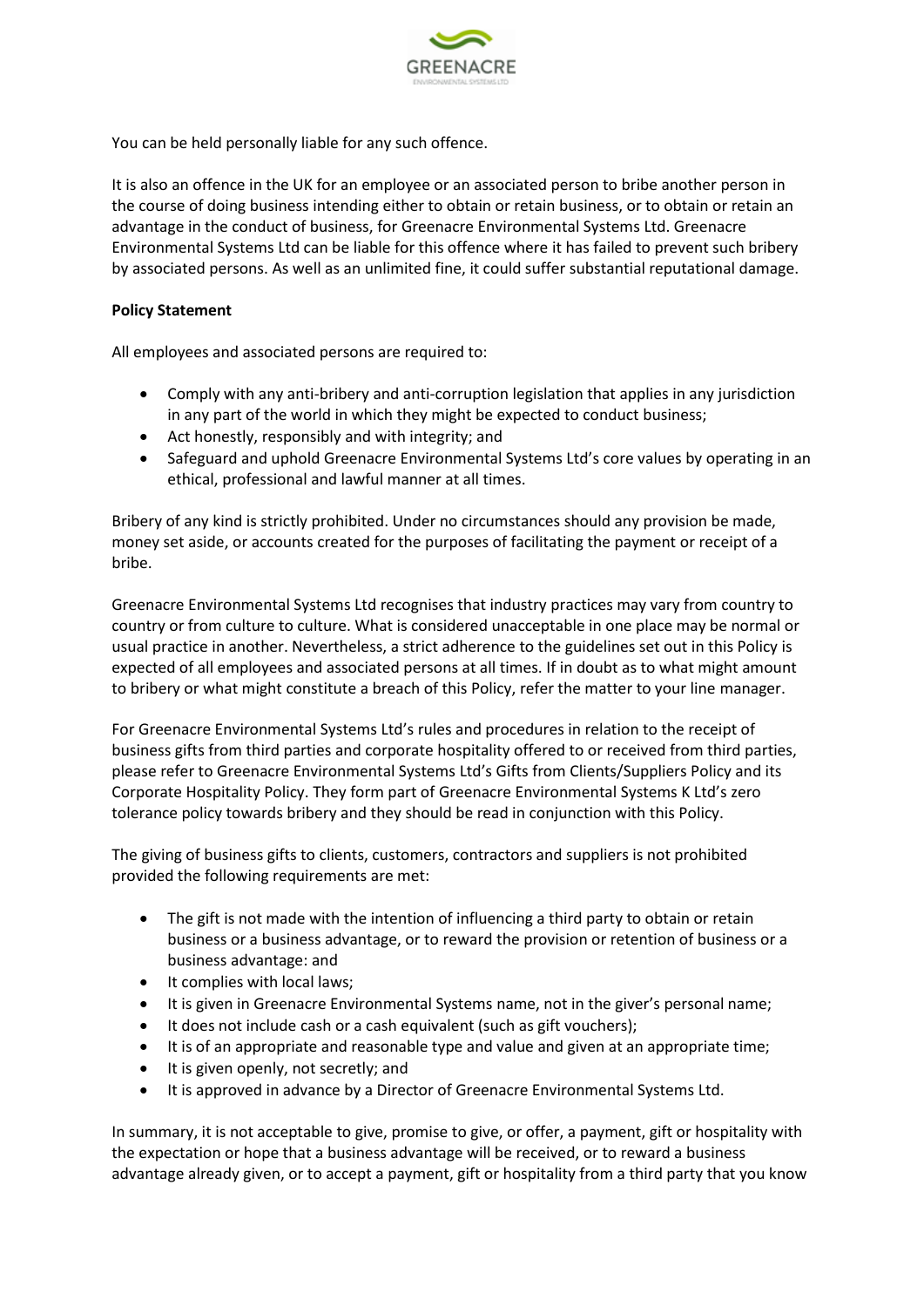

or suspect is offered or provided with the expectation that it will obtain a business advantage for them.

Any payment or gift to a public official or other person to secure or accelerate the prompt or property performance of a routine procedure of process, otherwise known as a "facilitation payment" is also strictly prohibited. Facilitation payments are not commonly paid in the UK, but they are common in some other jurisdictions.

### **Responsibilities and Reporting Procedure**

It is the contractual duty and responsibility of all employees and associated persons to take whatever reasonable steps are necessary to ensure compliance with this Policy and to prevent, detect and report any suspected bribery or corruption in accordance with the procedure set out in Greenacre Environmental Systems Ltd's Disclosures in the Public Interest Policy. You must immediately disclose to Greenacre Environmental Systems Ltd any knowledge or suspicion you may have that you, or any other employee or associated person, has plans to offer, promise or give a bribe or to request, agree to receive or accept a bribe in connection with the business of Greenacre Environmental Systems Ltd. For the avoidance of doubt, this includes reporting your own wrongdoing. The duty to prevent, detect and report any incident of bribery and any potential risks rests not only with the directors of Greenacre Environmental Systems Ltd but equally to all employees and associated persons.

Greenacre Environmental Systems Ltd encourages all employees and associated persons to be vigilant and to report any unlawful conduct, suspicions or concerns promptly and without undue delay so that the investigation may proceed, and any action can be taken expeditiously. In the event that you wish to report an instance or suspected instances of bribery, you should speak directly to one of the Directors. Confidentiality will be maintained during the investigation to the extent that this is practical and appropriate in the circumstances. Greenacre Environmental Systems Ltd is committed to taking appropriate action against bribery and corruption. This could include either reporting the matter to an appropriate external government department, regulatory agency or the police and/or taking internal disciplinary action against relevant employees and/or terminating contracts with associated persons.

Greenacre Environmental Systems Ltd will support anyone who raises genuine concerns in good faith under this Policy, even if they turn out to be mistaken. It is also committed to ensuring nobody suffers any detrimental treatment as a result of refusing to take part in bribery or corruption, or because of reporting in good faith their suspicion that an actual or potential bribery or corruption offence has taken place or may take place in the future.

### **Record Keeping**

All accounts, receipts, invoices and other documents and records relating to dealings with third parties must be prepared and maintained with strict accuracy and completeness. No accounts must be kept "off the record" to facilitate or conceal improper payments.

### **Sanctions for Breach**

A breach of any of the provisions of this Policy will constitute a disciplinary offence and will be dealt with in accordance with Greenacre Environmental Systems Ltd s disciplinary procedure. Depending on the gravity of the offence, it may be treated as gross misconduct and could render the employee